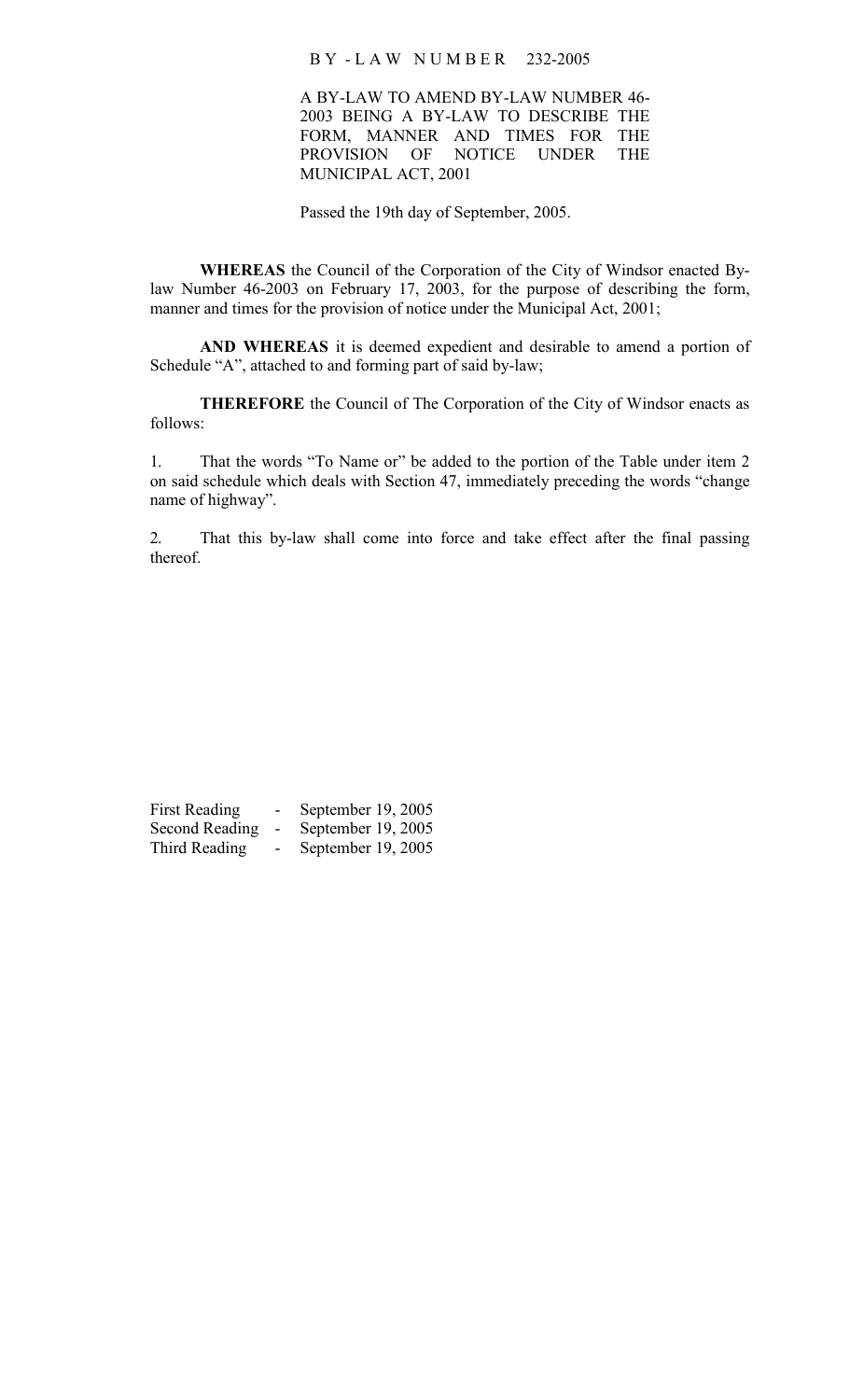B Y - L A W N U M B E R 129-2004

A BY-LAW TO AMEND BY-LAW NUMBER 46- 2003 BEING A BY-LAW TO DESCRIBE THE FORM, MANNER AND TIMES FOR THE PROVISION OF NOTICE UNDER THE MUNICIPAL ACT, 2001

Passed the 10th day of May, 2004.

**WHEREAS** it is deemed expedient to amend By-Law Number 46-2003, cited as the By-Law to describe the Form, Manner and Time for the provision of Notice under the Municipal Act, 2001, passed February 17, 2003 to provide for giving of Notice.

**THEREFORE** the Council of the Corporation of the City of Windsor enacts as follows:

**1.** That the following section be added to SCHEDULE "A"- **Notice Requirements:**

1. Notice Method # 7 means publishing one notice in a newspaper.

2. That the **Table** in SCHEDULE "A" be amended as follows:

| <b>Section of Municipal Act</b> |               |
|---------------------------------|---------------|
|                                 | Recommende    |
|                                 | d Notice      |
|                                 | <b>Method</b> |
| <u>Sec. 34 (1)</u>              |               |
| Permanent closure of a highway  | #7            |

3. This by-law shall come into force and take effect on the day following the passing thereof.

| First Reading  | - 1 | May 10, 2004 |
|----------------|-----|--------------|
| Second Reading |     | May 10, 2004 |
| Third Reading  |     | May 10, 2004 |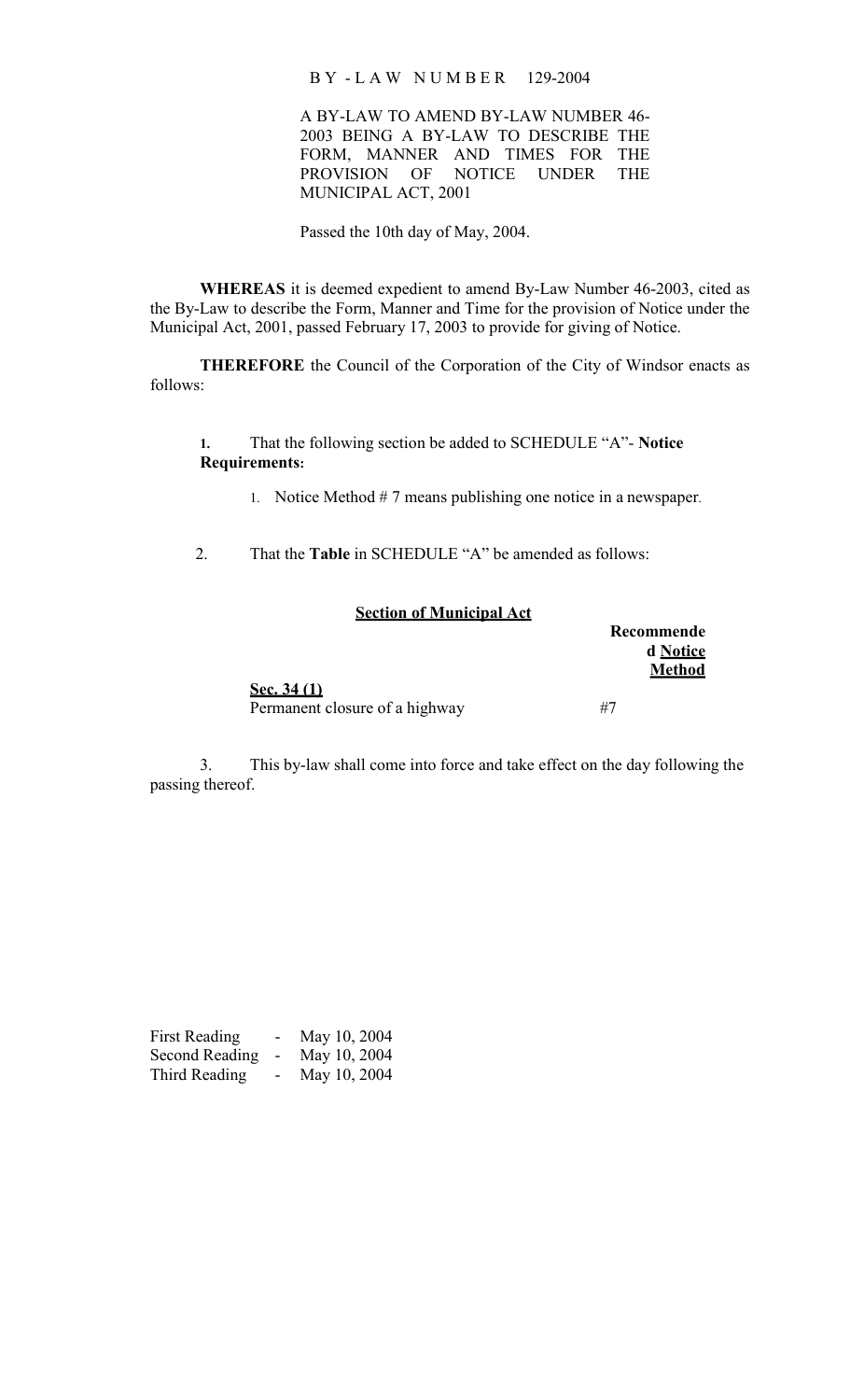### B Y - L A W N U M B E R 46-2003

A BY-LAW TO DESCRIBE THE FORM, MANNER AND TIMES FOR THE PROVISION OF NOTICE UNDER THE MUNICIPAL ACT, 2001

Passed the 17th day of February, 2003.

**WHEREAS** THE Municipal Act, 2001, S.O. 2001, c. 25, s. 251 provides that where a municipality is required to give notice under a provision of the said Act, the municipality shall, except as otherwise provided, give the notice in a form and in the manner and at the times that the Council considers adequate to give reasonable notice under the provision;

**AND WHEREAS** it is advisable and expedient to provide for the giving of notice as aforesaid;

**THEREFORE** the Council of the Corporation of the City of Windsor enacts as follows:

1. In this by-law,

"Act" means the Municipal Act, 2001, S.O. 2001, c. 25, as amended and revised;

"City newsletter" means a printed publication intended for general circulation, published by the Corporation, consisting in great part of information with respect to programs and activities of the Corporation and circulated free of charge to the public;

"Clerk" means the Clerk of the Corporation of the City of Windsor;

"newspaper" means a printed publication in sheet form, intended for general circulation, published regularly at intervals of not longer than one (1) week, consisting in great part of news of current events of general interest and sold to the public and to regular subscribers;

"Public meeting" means a duly constituted meeting of Council, board, commission, committee of Council or other such duly authorized agency of Council, which has been convened to consider general or specific matters within the domain and responsibility of the Council, board, commission, committee or agency;

"published" means published in a newspaper that, in the opinion of the Clerk, has such circulation within the City of Windsor as to provide reasonable notice of a matter to those affected thereby;

"Subject Matter" means the issue, measure, requirement, meeting or other matter or thing in respect of which a notice is required to be given.

2. Where the Corporation is required to give notice under a provision of the Act, it shall, except as otherwise provided by the Act or a Regulation thereunder, give notice in the form and in the manner and at the times provided in this by-law.

- 3. The notice shall:
- (a) be in writing;
- (b) describe the Subject Matter under consideration or otherwise involved;
- (c) set out the date, time and location of any meeting at which the Subject Matter will be considered;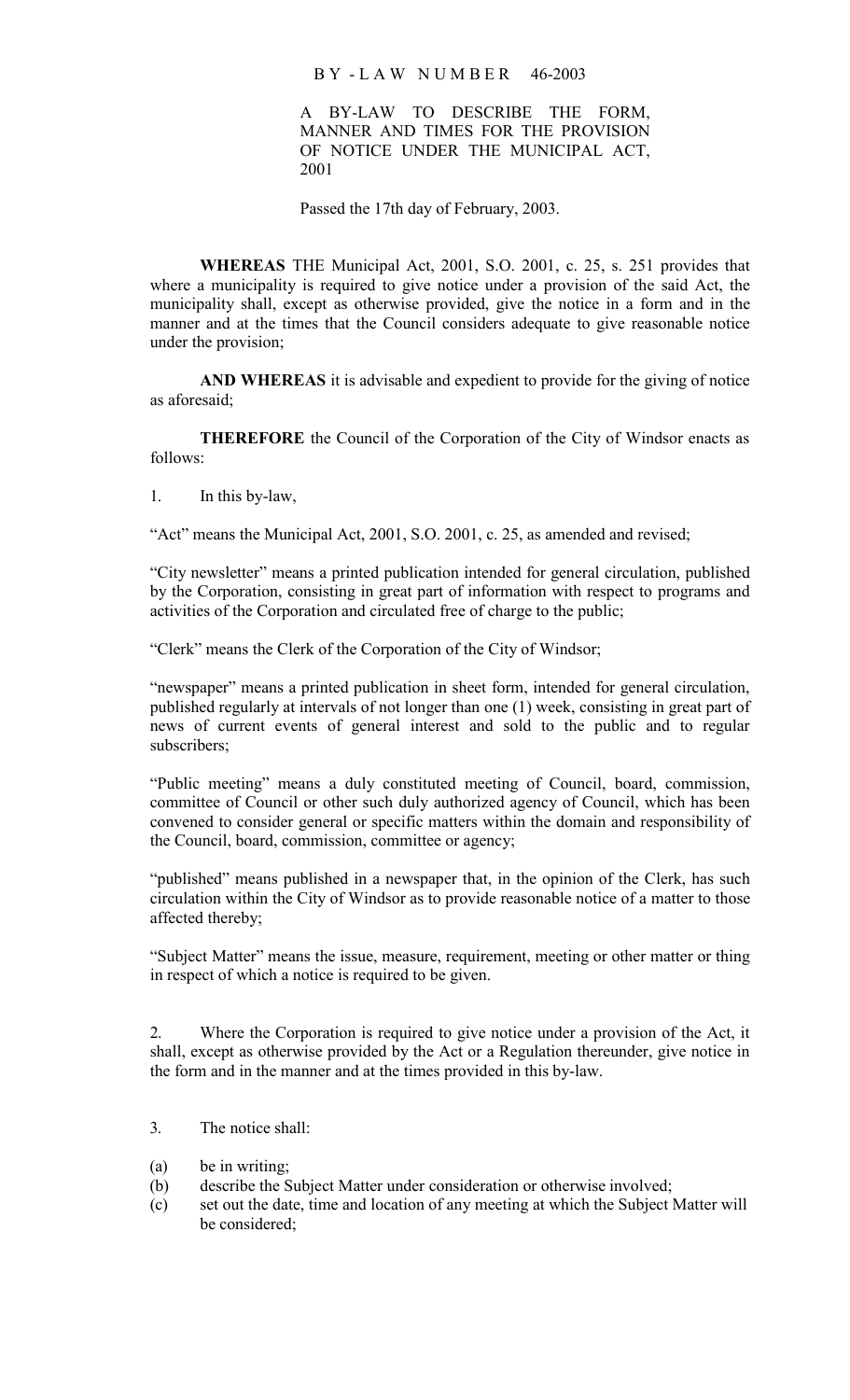- (d) where written submissions may be made, contain the name and title of the City official to whom they are to be sent, together with the address of the official and the deadline for receipt of such submissions; and
- (e) be clearly identified as a notice given by the Corporation.

4. Notice shall be given in the manner and at the times set forth in Schedule "A" hereto.

5. The Council declares that notice given in accordance herewith is considered adequate, but that greater or more comprehensive notice may be given by an officer of the Corporation and shall be deemed to comply herewith.

6. Except where otherwise provided in this by-law, or in the Act or a Regulation thereunder, the following rules shall govern notice given pursuant to this by-law:

- a) Notice given by mail shall be conclusively deemed to have been received on the 5<sup>th</sup> day following the mailing of the notice.
- b) Any person entitled to notice may at any time waive the requirements relating thereto.
- c) Where a notice does not strictly comply with the provisions hereof but would substantially inform a reasonable person of the Subject Matter to which the notice relates, the notice shall be deemed to be adequate and in compliance herewith.
- d) Where notice has been given respecting a Subject Matter and the Subject Matter is adjourned or otherwise postponed to a fixed date and the new date is openly announced at the public meeting when the Subject Matter was originally to be considered or otherwise dealt with, it shall not be necessary to give further notice.
- e) Where notice is required to be given to an owner of land, the owner shall be deemed to be the persona shown on the last revised assessment roll of the Corporation, at the address shown on the roll, provided that if the Clerk of the Corporation has received written notice of a change of ownership, the notice shall be given instead to the new owner at the address set out in the notice.

7. In the event a matter arises which, in the opinion of the City Manager (or designate) in consultation with the Mayor, is considered to be of an urgent or time sensitive nature, or which could affect the health or well-being of the residents of the City of Windsor, or if a State of Emergency is declared, or if so advised by a Provincial Ministry, the Clerk shall make his/her best efforts to provide as much prior notice as is reasonable under the circumstances or will provide notice of the action as soon as possible following the action and will present a report to Council for ratification.

8. This By-law shall come into force and take effect upon the final passing hereof.

### MICHAEL HURST, MAYOR

#### JOHN SKOROBOHACZ, CITY CLERK

First Reading - February 17, 2003 Second Reading - February 17, 2003 Third Reading - February 17, 2003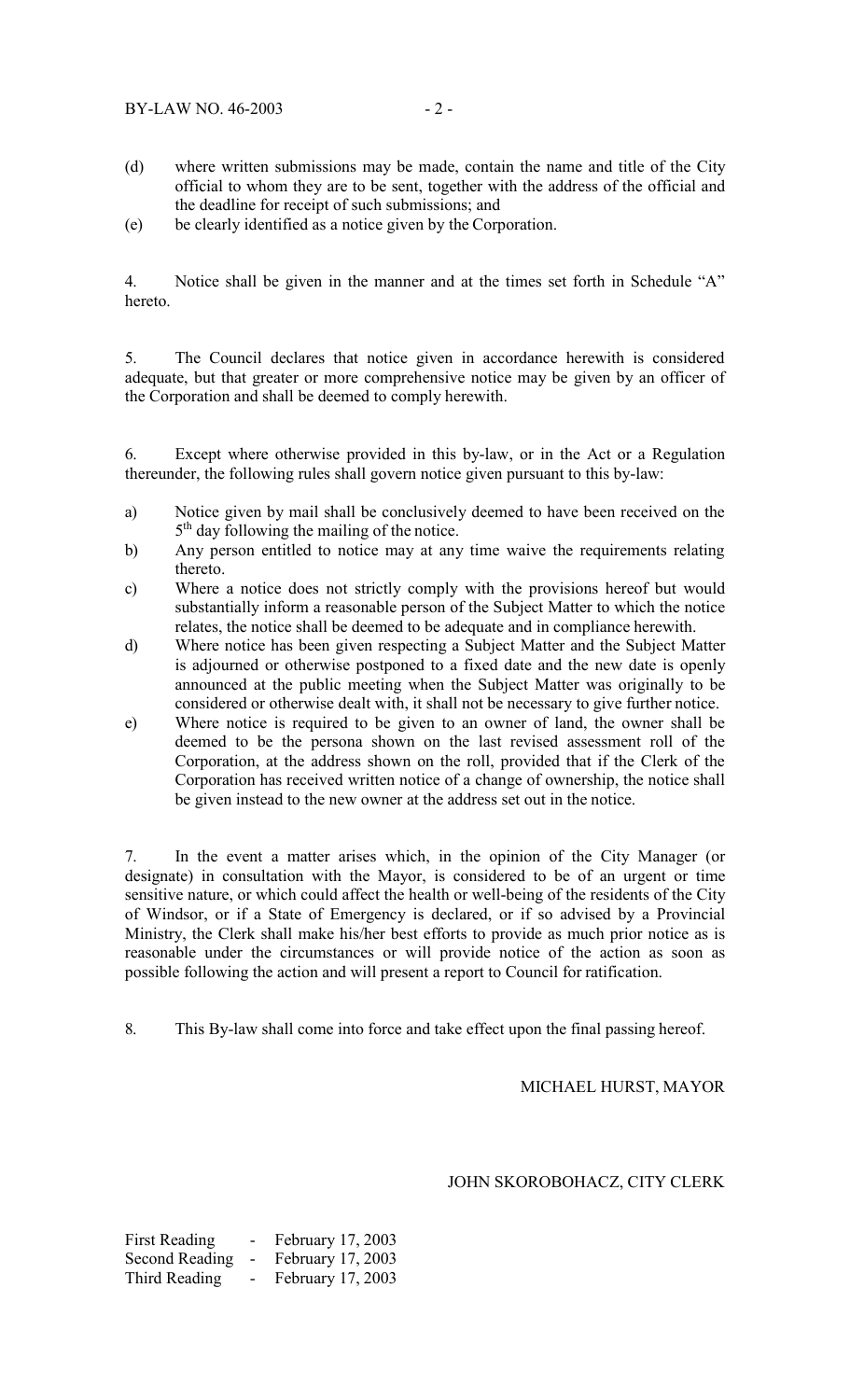# SCHEDULE "A" to By-law Number 46-2003

## **Notice Requirements**

## 1. In this schedule:

Notice Method #1 means notice given by ordinary, prepaid mail;

Notice Method #2 means notice given by prepaid registered mail;

Notice Method #3 means notice delivered personally to the person to be notified;

Notice Method #4 means notice published in a newspaper once a week for three (3) successive weeks;

Notice Method #5 means notice published in a newspaper not less than one (1) week prior to the date when the subject matter is dealt with;

Notice Method #6 means posted on the property affected.

2. The following Table shall apply to notices given pursuant to this By-law.

| <b>Section of Municipal Act</b>                                | Recommended<br><b>Notice Method</b> |
|----------------------------------------------------------------|-------------------------------------|
|                                                                |                                     |
| Section $34(1)$                                                | #4                                  |
| Permanent closure of a highway                                 |                                     |
| Section 34(2)                                                  | #4                                  |
| Permanently altering a highway                                 |                                     |
| Section $36(1)(a)$ and (b)                                     |                                     |
| Controlled Access Highway                                      |                                     |
|                                                                |                                     |
| public notice of intention to pass by-law<br>a)                | #4                                  |
| notice to owner personally or by prepaid registered post<br>b) |                                     |
|                                                                | Governed by Act                     |
| Section $36(3)(a)$                                             | #5                                  |
| Intention to pass by-law to owner and public                   |                                     |
| Section $36(3)(b)$                                             | #2 or #3                            |
| Passage of By-law                                              |                                     |
| Section $37(1)$                                                | #2 or #3                            |
| Closure of access to controlled access highway                 |                                     |
|                                                                | #5                                  |
| <b>Section 47</b>                                              |                                     |
| Change name of highway                                         |                                     |
|                                                                | #5                                  |
| <b>Section 48</b>                                              |                                     |
| Change name of private roads                                   |                                     |
| Section $81(1)$                                                | #2 or #6                            |
| Shutoff of public utilities                                    |                                     |
| Section 99(1)                                                  | #5                                  |
| Advertising devices - by-law                                   |                                     |
| <b>Section 110(8)</b>                                          | #1                                  |
| Notice of tax exemption by-law                                 |                                     |
| Section $144(5)(c)$                                            | #2, #3 or #6                        |
| Power of entry – order repair                                  |                                     |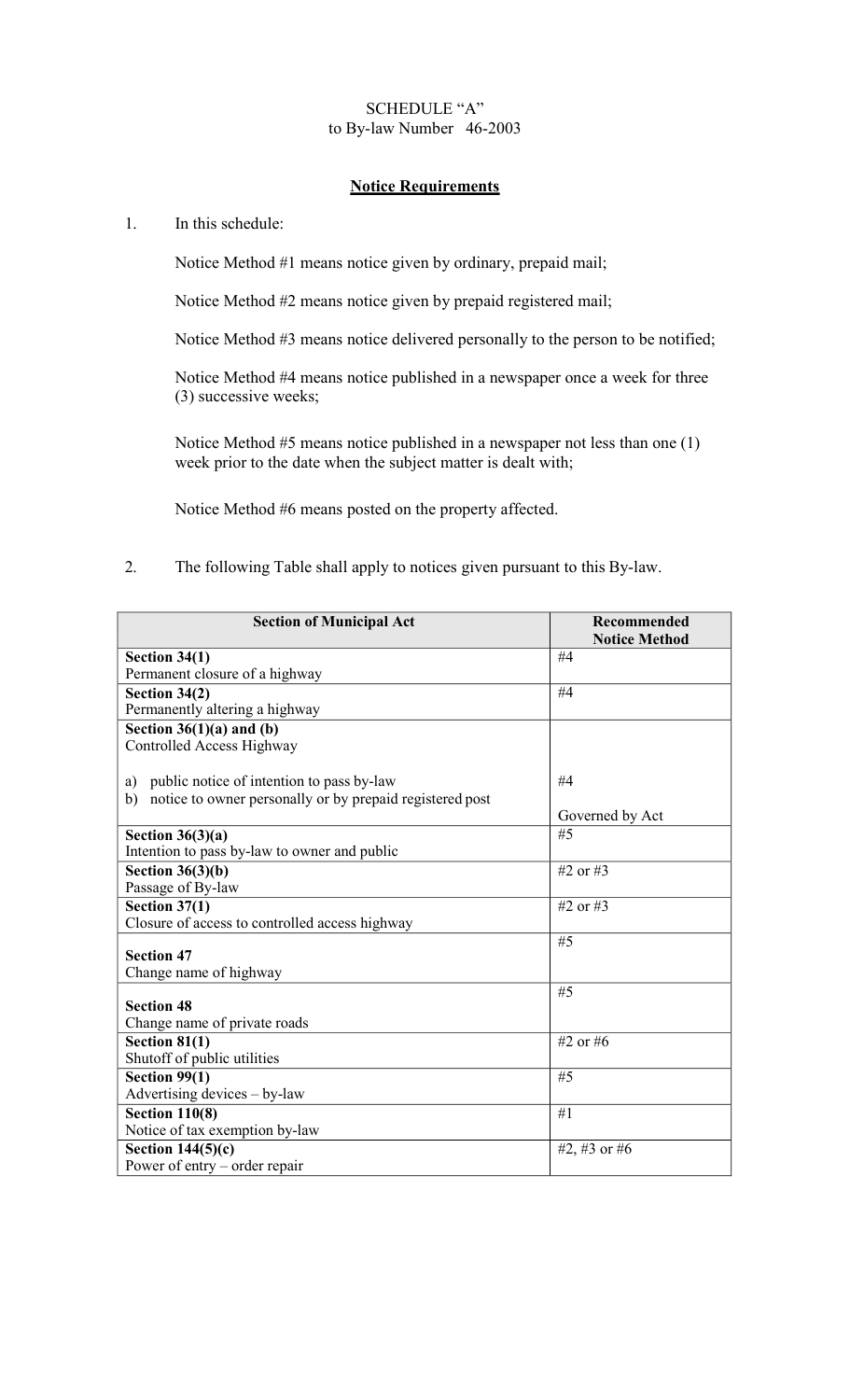| <b>Section of Municipal Act</b>                                          | <b>Recommended</b>     |
|--------------------------------------------------------------------------|------------------------|
|                                                                          | <b>Notice Method</b>   |
| Section 144(8)(9)(11)                                                    | #2 or #3               |
| Authority of Municipality                                                |                        |
| Section $150(4)(b)$<br>Notice of public meeting to pass licensing by-law | #5                     |
| Section $150(5)$                                                         | #5                     |
| Notice of public meeting - emergency licensing by-law                    |                        |
| <b>Section 157(3)</b>                                                    | #5                     |
| Notice of Public meeting - registry of businesses                        |                        |
| <b>Section 173(3)</b>                                                    | #5                     |
| Restructuring proposal                                                   |                        |
| <b>Section 174(12)</b>                                                   | #5                     |
| Commission on restructuring                                              |                        |
| <b>Section 187</b>                                                       | #4                     |
| change name of corporation                                               |                        |
| Section 206                                                              | #1                     |
| Establish BIA corporations                                               |                        |
| <b>Section 210</b>                                                       | #1                     |
|                                                                          |                        |
| <b>BIA By-law</b>                                                        |                        |
| Section 211                                                              | #1                     |
| BIA repealing by-law                                                     |                        |
| <b>Section 216(4)</b>                                                    | #1                     |
| Dissolution of local boards                                              |                        |
| (except Police Service Boards)                                           |                        |
| <b>Section 217</b>                                                       | #4 or #5               |
|                                                                          |                        |
| Council composition                                                      |                        |
| <b>Section 222</b>                                                       | #4 or #5               |
| Establishment of wards                                                   |                        |
| <b>Section 238(2)</b>                                                    | #5                     |
|                                                                          |                        |
| Procedural by-law                                                        |                        |
| <b>Section 251</b>                                                       | #5                     |
| Giving of notice                                                         |                        |
| <b>Section 268</b>                                                       | #5                     |
|                                                                          |                        |
| Sale of land procedures                                                  |                        |
| <b>Section 291</b>                                                       | #5                     |
| Adoption or amendment of budget                                          |                        |
| <b>Section 295</b>                                                       | #5                     |
| Financial Statements - publication<br><b>Section 297</b>                 | #1                     |
| Auditors right to attend                                                 |                        |
| <b>Section 300</b>                                                       | #5 unless otherwise    |
| Municipal Performance Measures Program -Improvements in                  | designated by Minister |
| service                                                                  |                        |
| Section $331(2)$                                                         | #1                     |
|                                                                          |                        |
| <b>Taxes on eligible properties</b>                                      |                        |
| Section $348(2)$ and $(3)$                                               | #1                     |
| Determination of tax status                                              |                        |
| <b>Section 350</b>                                                       | #1                     |
| Obligations of tenant – taxes owed                                       |                        |
| <b>Section 351(8)</b>                                                    | #1 and #4              |
| Sale of Seized Personal Property – public auction                        |                        |
| Section $357(5)(b)$ and $(6)$                                            |                        |
| Cancellation, reduction, refund of taxes                                 |                        |
| a) notice of meeting                                                     |                        |
| b) notice of decision                                                    | #1<br>#1               |
| <b>Section 358</b>                                                       | #1                     |
| Overcharges – gross or manifest error                                    |                        |
|                                                                          |                        |